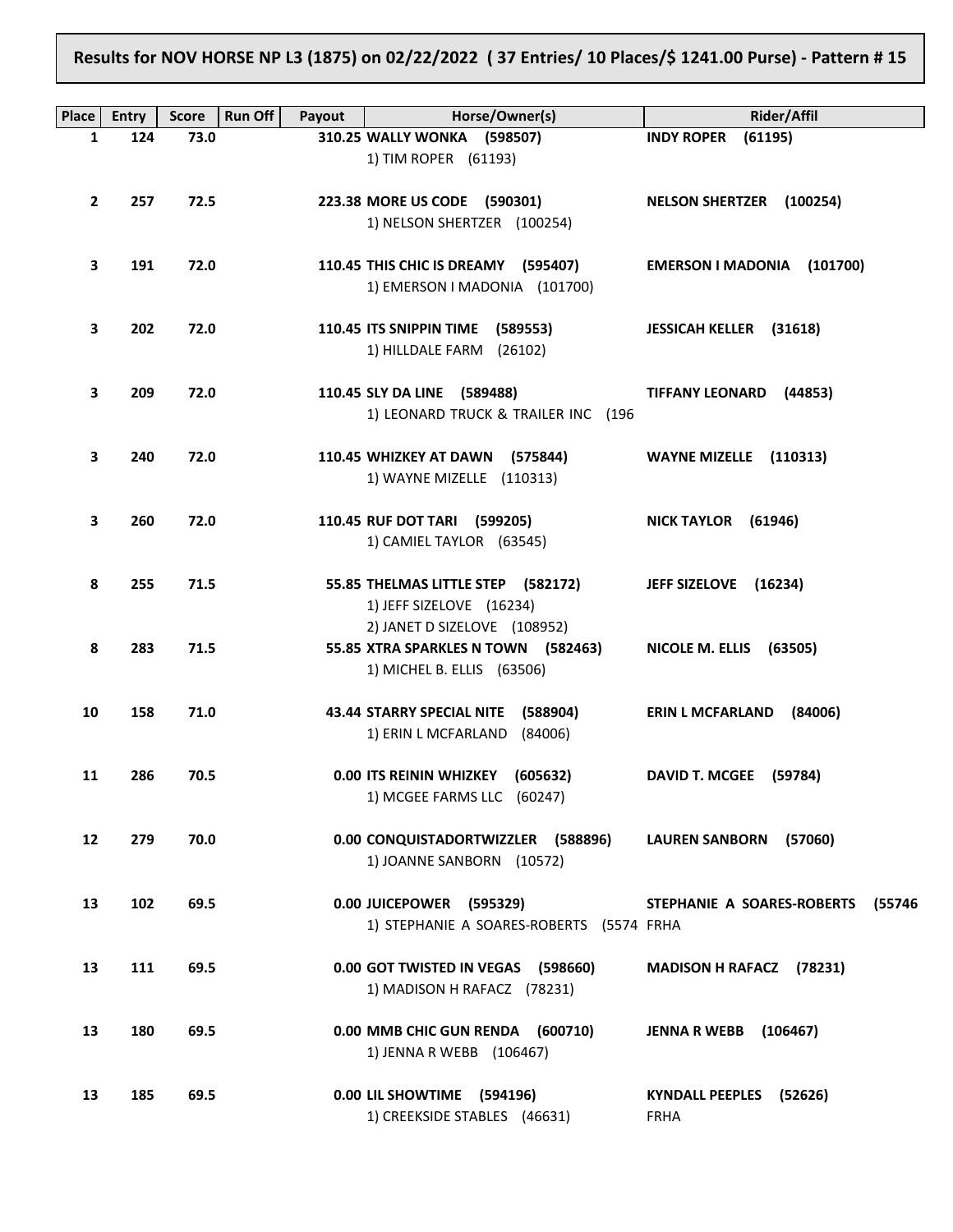| 13 | 235 | 69.5 | 0.00 LIL LIKE JUICE<br>(596088)<br>1) AMBER L MORGAN (52637)                                          | <b>AMBER L MORGAN</b><br>(52637)           |
|----|-----|------|-------------------------------------------------------------------------------------------------------|--------------------------------------------|
| 13 | 276 | 69.5 | 0.00 BE AECH BEAU (583728)<br>1) ABIGAIL GRACE EHRINGER (92709)                                       | <b>ABIGAIL GRACE EHRINGER</b><br>(92709)   |
| 13 | 293 | 69.5 | 0.00 ALPHA ONESPECIALNITE<br>(601219)<br>1) ROBIN D MAZZOCCA (63534)                                  | ROBIN D MAZZOCCA (63534)                   |
| 20 | 285 | 69.0 | 0.00 HEY BATTER BATTER (593562)<br>1) MCGEE FARMS LLC (60247)                                         | DAVID T. MCGEE (59784)                     |
| 21 | 133 | 68.5 | 0.00 DOUBLE DOWN SHINER (586662)<br>1) DEENA L DUNKLE (63142)                                         | DEENA L DUNKLE (63142)                     |
| 21 | 213 | 68.5 | 0.00 RUFIN UP THE CHICS (598701)<br>1) KY LAKE TRAILER SALES INC (501045)                             | <b>TRISTAN BAGBY</b><br>(98969)            |
| 23 | 164 | 68.0 | 0.00 WIN MY CASH (588764)<br>1) TEXAS HORSE POWER RANCH LLC (10                                       | <b>MICHAEL W MARKS</b><br>(77349)          |
| 23 | 263 | 68.0 | 0.00 HF DOIN THE MOB (599311)<br>1) SHERRY E WAYNE (6168)                                             | <b>SHERRY E WAYNE</b><br>(6168)            |
| 25 | 250 | 67.5 | 0.00 BOOMERS IN THE BAR (569487)<br>1) BARBARA ARCOS (84101)                                          | BARBARA ARCOS (84101)                      |
| 26 | 121 | 0.0  | 0.00 MR BOAZ (599457)<br>1) TIM ROPER (61193)                                                         | <b>INDY ROPER (61195)</b>                  |
| 26 | 152 | 0.0  | 0.00 VOODOO WHIZ (600074)<br>1) MCGEE FARMS LLC (60247)                                               | DAVID T. MCGEE (59784)                     |
| 26 | 187 | 0.0  | 0.00 SIXTY SIX GENES (602221)<br>1) CREEKSIDE STABLES (46631)                                         | KYNDALL PEEPLES (52626)<br><b>FRHA</b>     |
| 26 | 225 | 0.0  | 0.00 DIAMONDS IN MY DREAMS (573344)<br>1) LORRI L PETERSEN (32723)                                    | <b>LORRI L PETERSEN</b><br>(32723)         |
| 26 | 254 | 0.0  | 0.00 TINSELTOWN N GUNZ (592636)<br>1) JEFF SIZELOVE (16234)                                           | JEFF SIZELOVE (16234)                      |
| 26 | 266 | 0.0  | 2) JANET D SIZELOVE (108952)<br>0.00 XTRA VOODOO SINBAR (589581)<br>1) KRISTEN M AVILA (973)          | <b>KRISTEN M AVILA</b> (973)               |
| 26 | 275 | 0.0  | 2) ROBERT (BOBBY) M AVILA JR. (14865)<br>0.00 HEY GOOD LOOKIN (600288)<br>1) DIRTY MONEY LLC (501683) | <b>AUBREY GALBRAITH</b><br>(46014)<br>FRHA |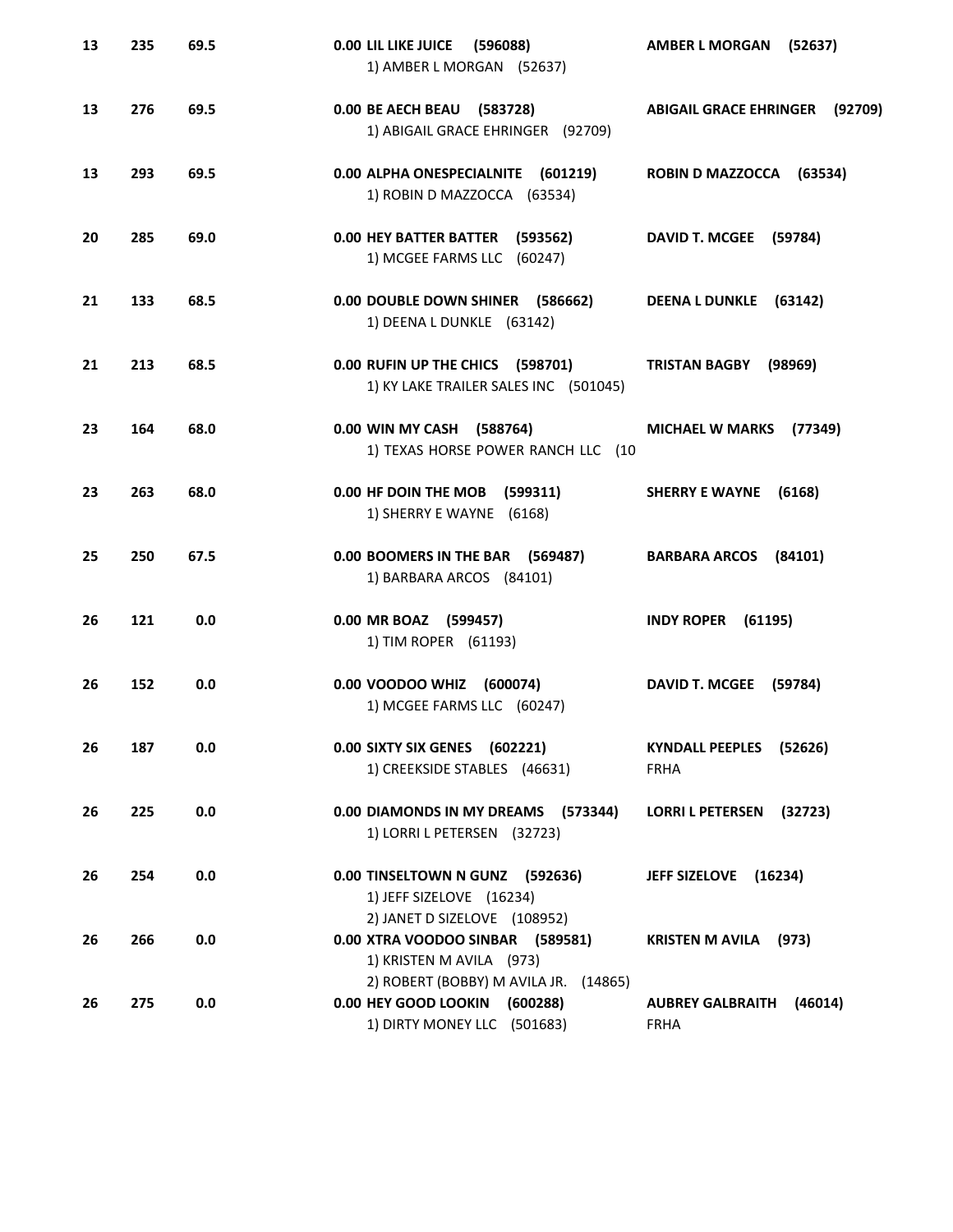| 26 | 287         | 0.0 | (588959)<br>0.00 RIPPIN UP THE DIRT<br>1) MCGEE FARMS LLC (60247)          | <b>REGINA H. MCGEE</b><br>(60316)    |
|----|-------------|-----|----------------------------------------------------------------------------|--------------------------------------|
| 26 | 288         | 0.0 | 0.00 POP THAT TRUNK (593560)<br>1) MCGEE FARMS LLC (60247)                 | <b>REGINA H. MCGEE</b><br>(60316)    |
| 26 | 290         | 0.0 | 0.00 IM NOT A WIMPY CHIC<br>(590180)<br>1) LYLA GRACE TUTTLE (501247)      | <b>LYLA GRACE TUTTLE</b><br>(501247) |
| 36 | 234 Scratch |     | <b>0.00 ITS ALL ABOUT SNOW</b><br>(590848)<br>1) AMBER L MORGAN<br>(52637) | <b>AMBER L MORGAN</b><br>(52637)     |
| 36 | 289 Scratch |     | 0.00 SILVER GUN VOODOO<br>(600078)<br>1) MCGEE FARMS LLC (60247)           | <b>REGINA H. MCGEE</b><br>(60316)    |

Show Secretary: